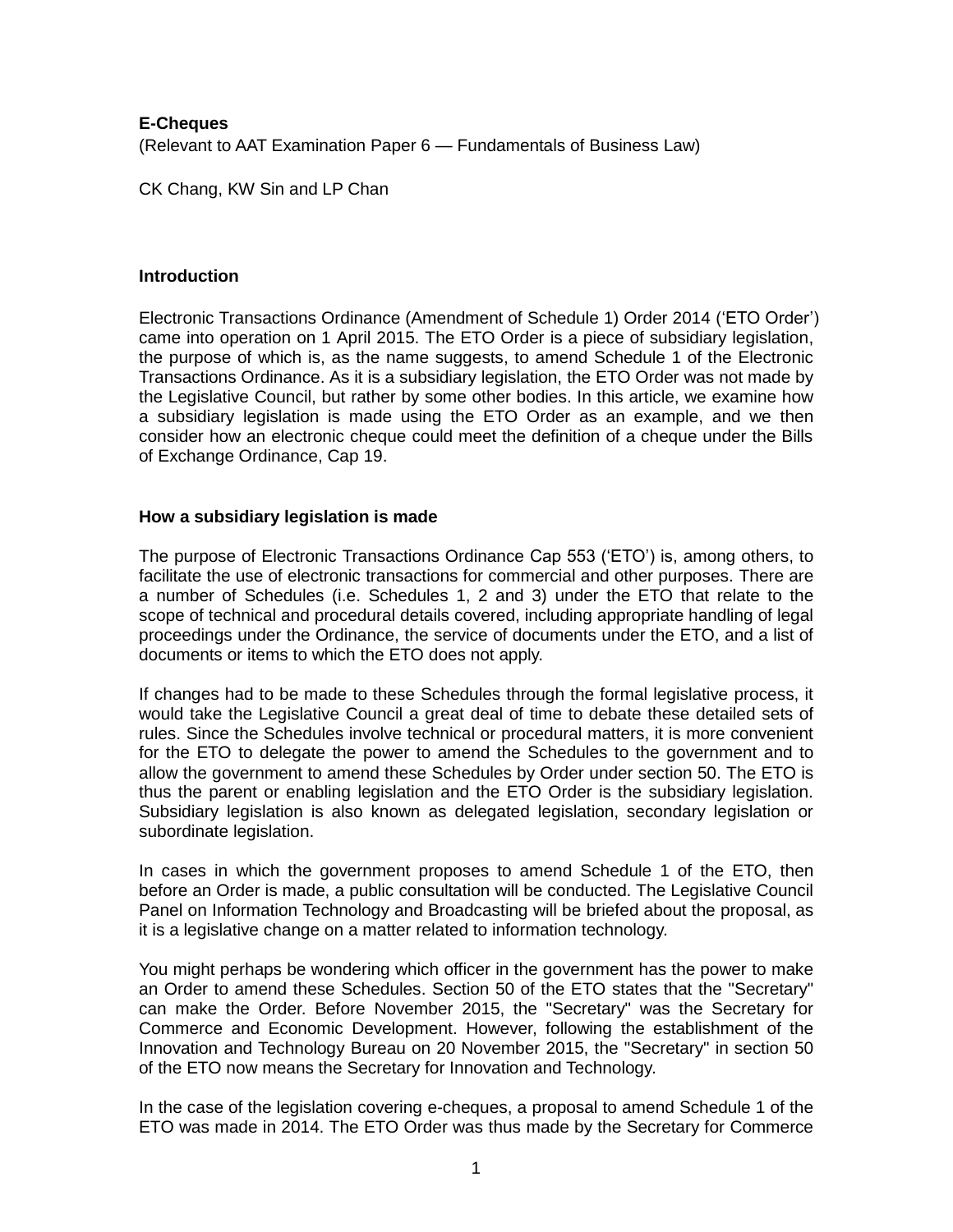and Economic Development. After the ETO Order was made, it was gazetted and tabled by the Legislative Council for negative vetting. This means that the ETO Order was laid on the table of the Legislative Council at the next sitting after it was published in the Gazette. The Legislative Council could then amend the ETO Order by resolution at a Council meeting within 28 days after the sitting.

#### **What has been changed under the new law?**

The ETO recognises electronic records as having the same legal status as their paperbased counterparts. An electronic record is admissible as evidence in any legal proceeding. However, the law recognises that there are some documents or items where the conventional paper form is more appropriate, for example, because of their solemnity or the complexity of the transactions concerned. Therefore there is a list of documents such as trusts and court orders where the ETO does not apply (section 3 and Schedule 1 of the ETO).

The ETO was enacted in 2000. At that time all negotiable instruments were within the excluded category in Schedule 1. As a cheque falls within the definition of a negotiable instrument, it could not be made in electronic forms at that time.

With advances in technology and the general acceptance by the public of conducting transactions electronically, the government, the Hong Kong Monetary Authority and the banking sector have been actively developing the platform for e-cheques over the past few years. In tandem with these changes, the law has to be amended so that this policy can be implemented. How could this be achieved? One simple way, and that actually adopted, was to amend the list in Schedule 1 of the ETO so that a cheque is no longer within the excluded category. As explained above, the procedure in amending the Schedule 1 was by means of subsidiary legislation, which is why an ETO Order was needed. Under the new law, negotiable instruments are still in the excluded category in Schedule 1 of the ETO but cheques that bear the words "not negotiable" are excepted (i.e. they are listed as an exception in the excluded category).

## **How could an e-cheque meet the definition of a cheque under the Bills of Exchange Ordinance, Cap 19?**

A cheque is defined as a bill of exchange drawn on a banker payable on demand under section 73 of the Bills of Exchange Ordinance. In other words, a cheque is one type of bill of exchange.

A bill of exchange is defined as an unconditional order in writing, addressed by one person to another, signed by the person giving it, requiring the person to whom it is addressed to pay on demand or at a fixed or determinable future time a sum certain in money to, or to the order of, a specified person or to bearer (section 3 of the Bills of Exchange Ordinance).

For a paper cheque, the requirements that the cheque must be in writing and must be signed by the drawer can be easily met. How, though, can an e-cheque satisfy these two requirements? It is here that the ETO will be of assistance. The ETO recognises electronic records and electronic/digital signatures.